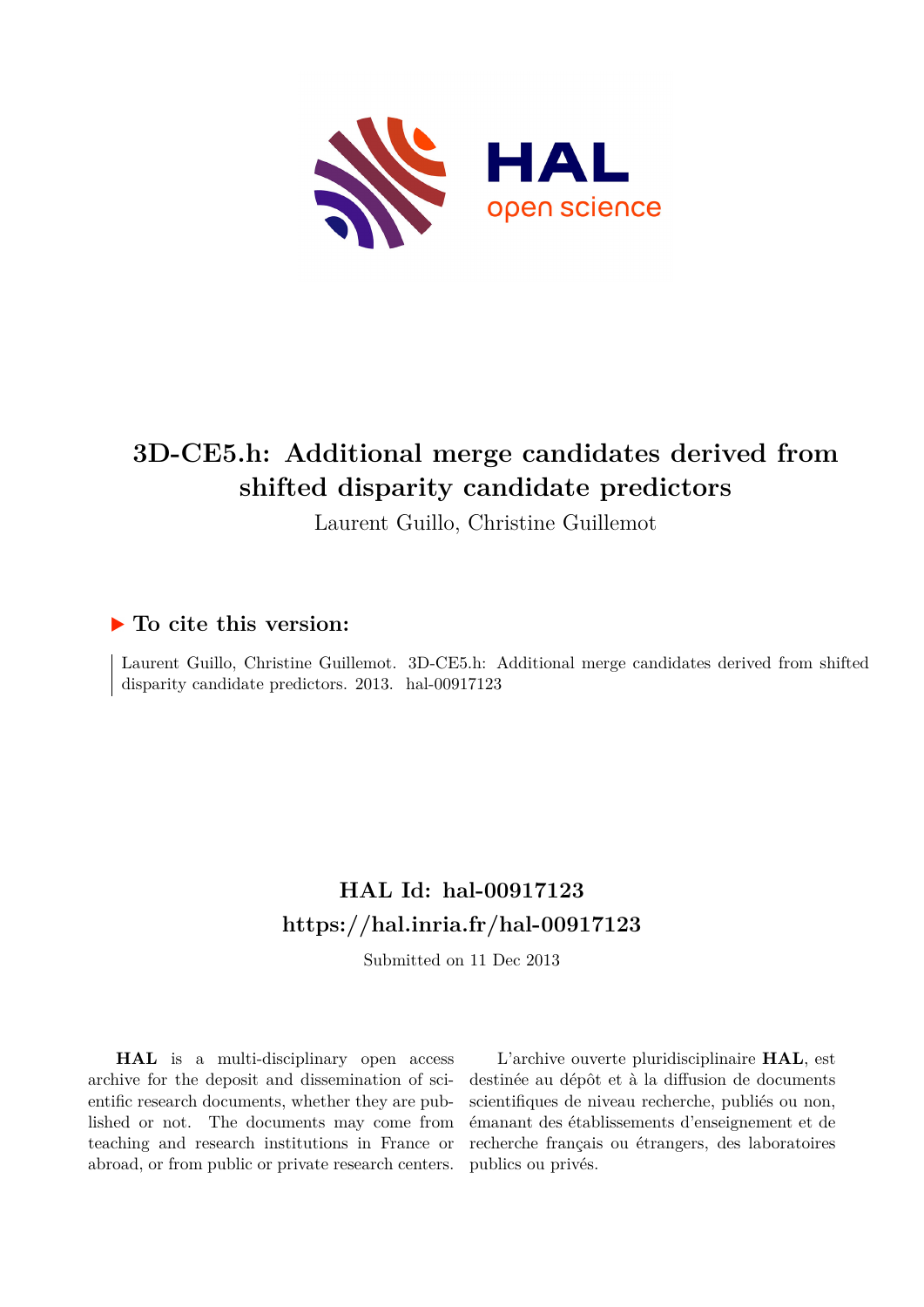

**Joint Collaborative Team on 3D Video Coding Extension Development of ITU-T SG 16 WP 3 and ISO/IEC JTC 1/SC 29/WG 11**  3rd Meeting: Geneva, CH, 17–23 Jan. 2013 Document: JCT3V-C0148

| Title:                           | 3D-CE5.h: Additional merge candidates derived from shifted disparity candidate<br>predictors |                |                                                                           |  |  |  |  |
|----------------------------------|----------------------------------------------------------------------------------------------|----------------|---------------------------------------------------------------------------|--|--|--|--|
| <i>Status:</i>                   | <b>Input Document</b>                                                                        |                |                                                                           |  |  |  |  |
| <i>Purpose:</i>                  | Proposal                                                                                     |                |                                                                           |  |  |  |  |
| $Author(s)$ or<br>$Context(s)$ : | Christine Guillemot<br>Laurent Guillo                                                        | Tel:<br>Email: | $+33299847100$<br>Christine.guillemot@inria.fr<br>Laurent.guillo@inria.fr |  |  |  |  |
| Source:                          | <b>INRIA</b> , France.                                                                       |                |                                                                           |  |  |  |  |

### **Abstract**

The coding performance of the HTM 5.0.1 can be improved by inserting in the candidate merge list two new candidates, the maximal length of list still being equal to 6. These candidates are derived from the first disparity compensated candidate found in the list, which is then horizontally shifted by +4 and -4. Bit rate gains are respectively 0.4% and 0.5% for the side views 1 and 2. The overall bit rate gain is 0.2%.

### **1 Introduction**

In 3D-HEVC, up to six merging candidates are made available for selection when inter-view motion prediction is enabled. The efficiency of this approach relies on how relevant vectors present in the list are. In HTM 5.0.1, several adoptions improved the candidate marge list in pruning duplicated candidates and in inserting, when IMPV is available, disparity motion vector derived from disparity vector [\[1\]\[2\].](#page-5-0)

It is still possible to improve the coding performance by adding two new candidates derived from the first disparity compensated candidate found in the candidate merge list in adding a horizontal shift of -4 or +4 to it. That is equivalent to a horizontal shift of  $-1$  or  $+1$  pixel.

The method described below proposes to replace existing candidates of the candidate merge list described in the text specification draft with two candidates pointing to the base view and horizontally shifted by the offset -4 and +4 respectively.

This proposal is the follow-up of JCT3V-B0080.

### **2 Proposed method**

First, the merge candidate list is constructed as described in the section "G.8.5.2.1.1 Derivation process for luma motion vectors for merge mode" [\[3\].](#page-5-1) Nothing is changed with respect to the way it is done in HTM 5.0.1 A possible candidate merge list could be as depicted in [Figure 1:](#page-2-0)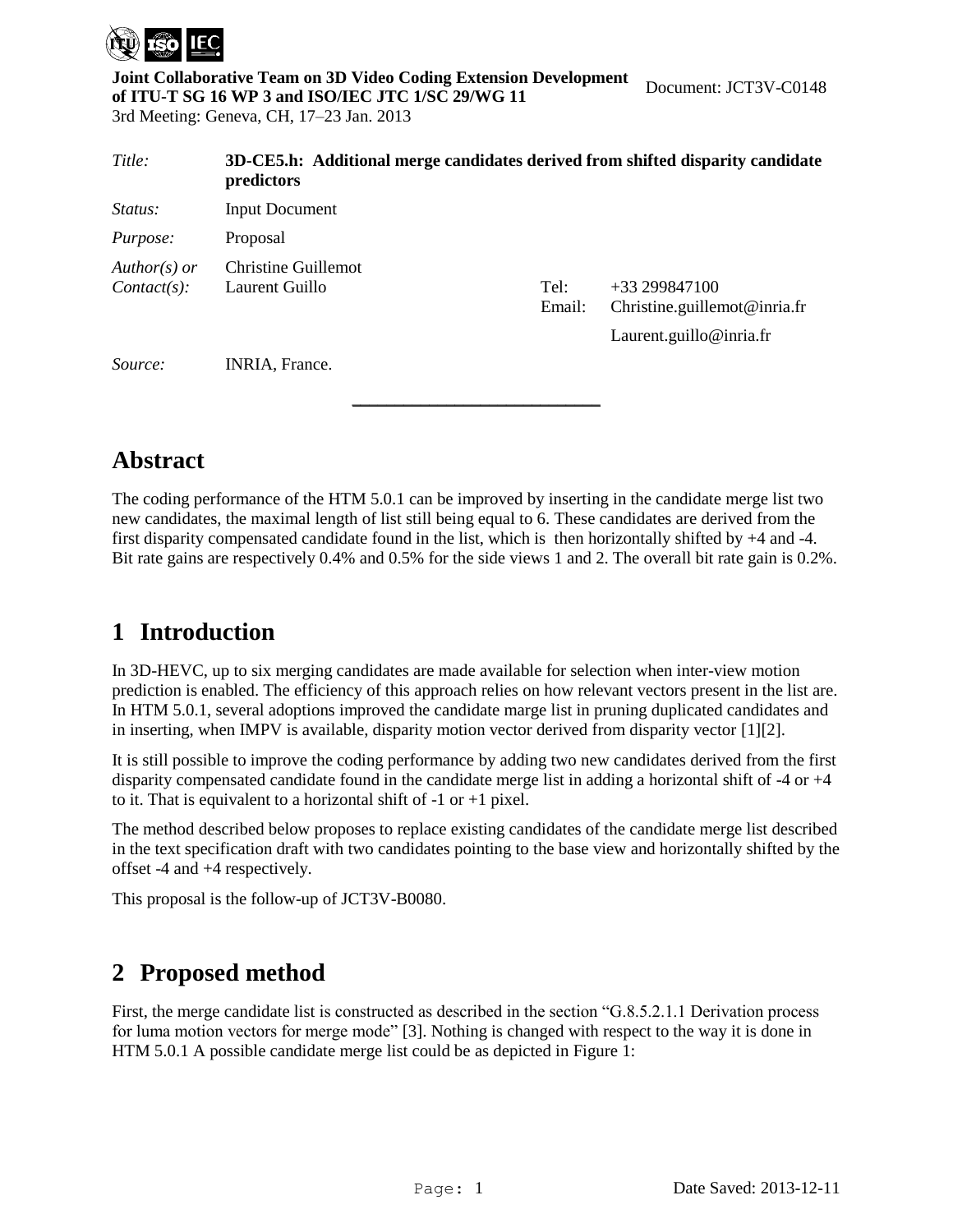| Inter-view<br>candidate | Spatial<br>candidates |   | Combined<br>candidates<br>Temporal<br>candidate<br>candidate |   |  |
|-------------------------|-----------------------|---|--------------------------------------------------------------|---|--|
| 0                       | 2                     | З |                                                              | 5 |  |

#### **Figure 1: Example of a candidate merge list.**

<span id="page-2-0"></span>In this list, each motion vector candidate is defined with:

- The luma motion vectors mvL0 and mvL1,
- The reference indices refIdxL0 and refIdxL1,
- The prediction list utilization flags predFlagL0 and predFlagL1.

Once the candidate merge list is constructed, the refinement of the list is a three step process:

- 1. Search of the  $1<sup>st</sup>$  disparity compensated predictor,
- 2. Creation of the two new candidates,
- 3. Insertion of the new candidates into the candidate merge list.

These three steps are detailed below.

#### *2.1 Search of the 1st disparity compensated predictor*

The candidate merge list is scanned from the first position (index 0) to the third one (index 2). The first candidate found in the list during this search which has either its L0 vector or L1 vector or both pointing to another view is marked as *selected candidate* (a vector mvLX is pointing to another view if the viewId of current coding unit is not equal to the viewId of reference refIdxLX).

If no such candidate exists, the process ends.

#### *2.2 Creation of the two new candidates*

Let *m* be the index of the *selected candidate*. This index *m* is higher or equal to 0 and lower or equal to 2. The selected candidate is defined by  $mvL0_m$ ,  $mvL1_m$ ,  $refldxL0_m$ ,  $refldxL1_m$ ,  $predFlagL0_m$ , and predFlagL1<sub>m</sub>. Two refined candidates candDCPa and candDCPb are constructed as follows:

```
If mvL0m is pointing to another view:
    mvLOcandDCPa = mvLO<sub>m</sub> + (4, 0)mvL1candDCPa = mvL1<sub>m</sub>refIdxLocalOcandDCPa = refIdxL0<sub>m</sub>refIdxL1candDCPa = refIdxL1<sub>m</sub>predFlagL0candDCPa = predFlagL0m
    predFlagL1candDCPa = predFlagL1<sub>m</sub>mvLOcandDCPb = mvL0<sub>m</sub> + (-4, 0)mvL1candDCPb = mvL1<sub>m</sub>
```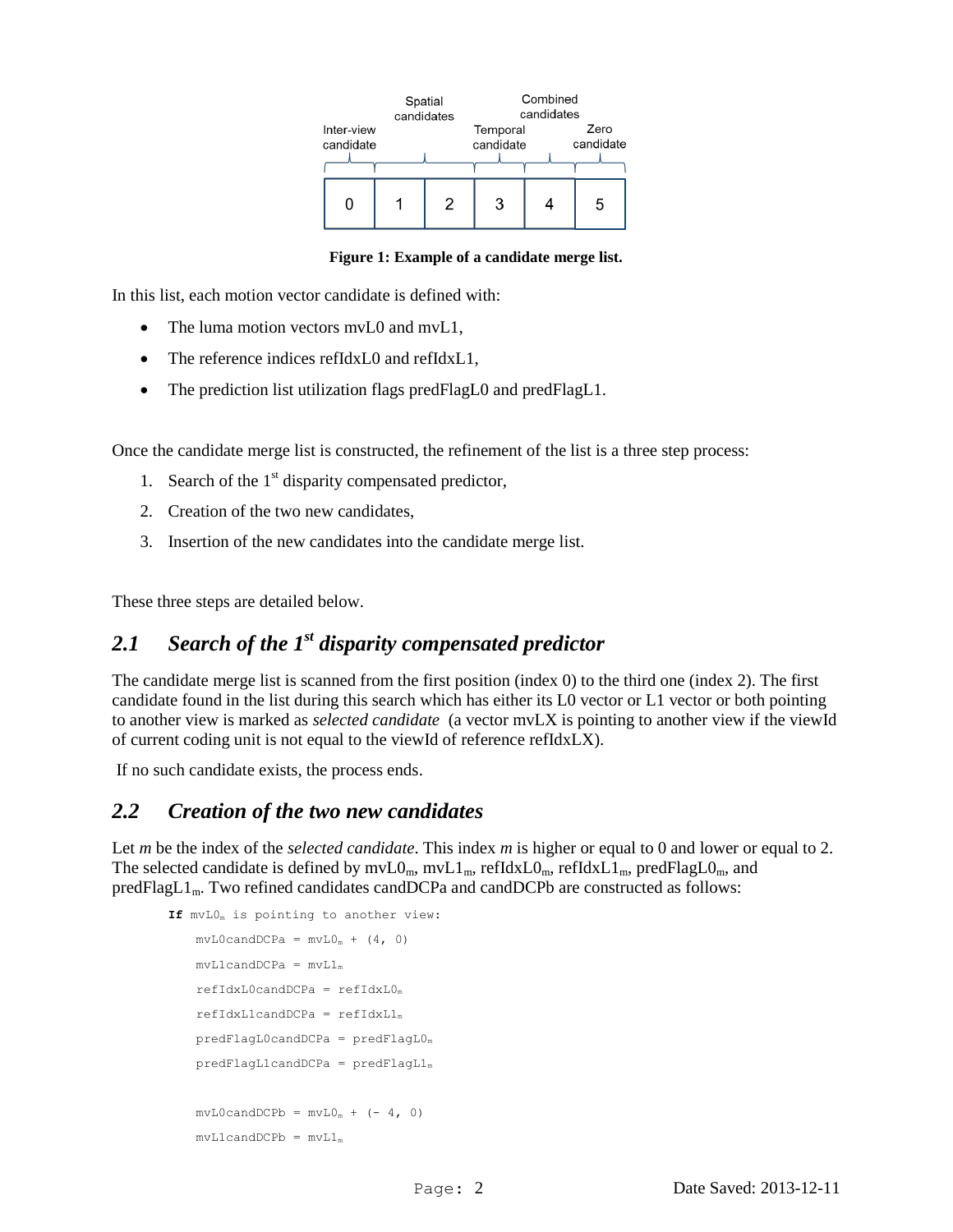```
refIdxL0candDCPb = refIdxL0<sub>m</sub>refIdxL1candDCPb = refIdxL1<sub>m</sub>predFlagL0candDCPb = predFlagL0<sub>m</sub>predFlagL1candDCPb = predFlagL1<sub>m</sub>
```

```
Else (mvL1m vector is pointing to another view):
    mvLOcandDCPa = mvLO<sub>m</sub>mvL1candDCPa = mvL1<sub>m</sub> + (4, 0)refIdxLocalCPa = refIdxL0<sub>m</sub>refIdxL1candDCPa = refIdxL1<sub>m</sub>predFlagL0candDCPa = predFlagL0m
    predFlagL1candDCPa = predFlagL1<sub>m</sub>mvLOcandDCPb = mvLO<sub>m</sub>mvL1candDCPb = mvL1_m + (-4, 0)refIdxLocalOcandDCPb = refIdxLO<sub>m</sub>refIdxL1candDCPb = refIdxL1<sub>m</sub>predFlagL0candDCPb = predFlagL0<sub>m</sub>predFlagL1candDCPb = predFlagL1<sub>m</sub>
```
#### *2.3 Insertion of the new candidates into the candidate merge list*

The two new candidates will be added at the  $4<sup>th</sup>$  position (index 3) and  $5<sup>th</sup>$  position (index 4). The previous  $4<sup>th</sup>$  and  $5<sup>th</sup>$  candidates might be overwritten. However, the previous  $4<sup>th</sup>$  candidate will be moved to the  $6<sup>th</sup>$ position (index 5) first. These two operations are depicted in the following figures and the pseudo code listed after.









// insertion of the two new candidates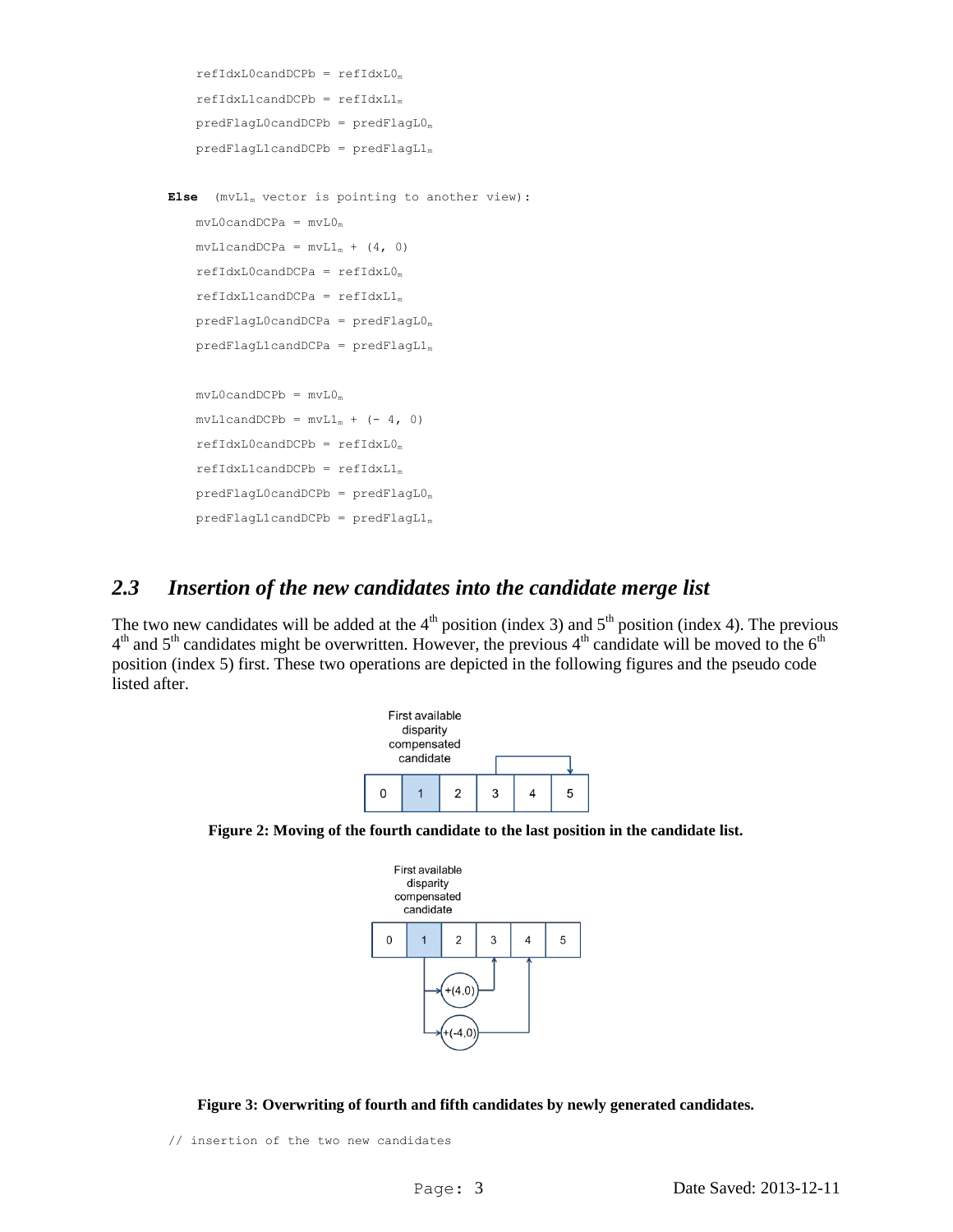```
mvL0_5 = mvL0_3mvL1<sub>5</sub> = mvL1<sub>3</sub>refIdxL0<sub>5</sub> = refIdxL0<sub>3</sub>refIdxL1<sub>5</sub> = refIdxL1<sub>3</sub>predFlagL0<sub>5</sub> = predFlagL0<sub>3</sub>predFlagL1<sub>5</sub> = predFlagL1<sub>3</sub>mvL0_3 = mvL0candDCPamvL1_3 = mvL1candDCParefIdxL0<sub>3</sub> = refIdxL0candDCParefIdxL1_3 = refIdxL1candDCPapredFlagL0<sub>3</sub> = predFlagL0candDCPapredFlagL1<sub>3</sub> = predFlagL1candDCPamvL0<sub>4</sub> = mvL0candDCPbmvL1_4 = mvL1candDCPbrefIdxL0<sub>4</sub> = refIdxL0candDCPbrefIdxL1<sub>4</sub> = refIdxL1candDCPbpredFlagL04 = predFlagL0candDCPb
predFlagL1<sub>4</sub> = predFlagL1candDCPb
```
### **3 Experimental results**

This section provide results of the proposed method in comparison with the 3D-HTM anchor. The 3D-HTM 5.0.1 [\[4\]](#page-5-2) is utilized and the method is implemented on top of it. All tests are run based on the common tests conditions [\[5\].](#page-5-3)

Only the method TComDataCU::getInterMergeCandidates in TComDataCU.cpp is modified (and also TypeDef.h to activate the macro INRIA\_NEW\_MERGE\_CAND).

Results are provided in table 1. The overall average bitrate reduction is 0.2%, 0.1%, 0.2% for decoded texture views, synthesized views, coded and synthesized views, respectively.

No added complexity is reported.